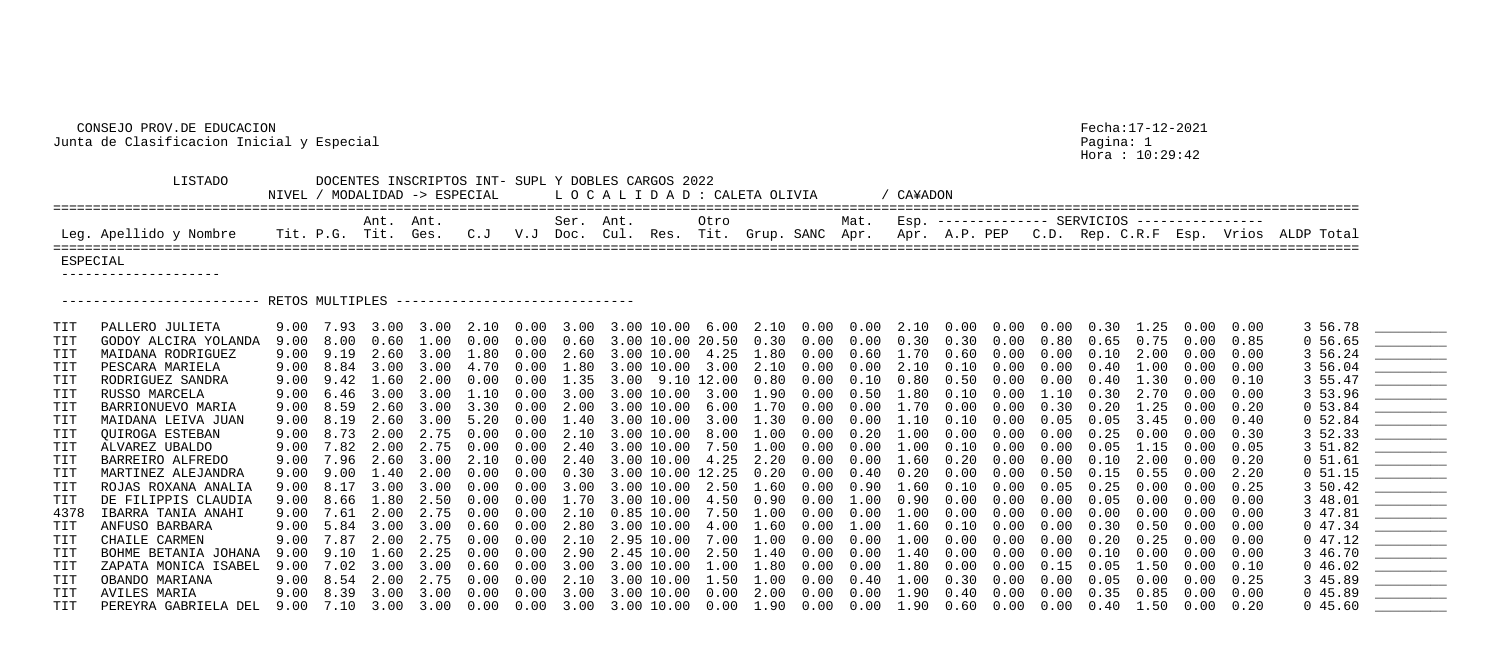| TIT BARRIONUEVO LORENA                                                                                                            |  |  |  | 9.00 8.57 1.80 2.50 0.00 0.00 1.90 3.00 10.00 2.50 0.90 0.00 0.00 0.90 0.10 0.00 0.00 0.20 0.00 0.00 0.00 |  |  |  |  |  |  | 3 45.37               |  |
|-----------------------------------------------------------------------------------------------------------------------------------|--|--|--|-----------------------------------------------------------------------------------------------------------|--|--|--|--|--|--|-----------------------|--|
| TIT KOSS VALERIA RAQUEL                                                                                                           |  |  |  |                                                                                                           |  |  |  |  |  |  | 045.34                |  |
| TIT OCA¥A SILVIA                                                                                                                  |  |  |  |                                                                                                           |  |  |  |  |  |  |                       |  |
|                                                                                                                                   |  |  |  |                                                                                                           |  |  |  |  |  |  | $3\;45.10$ __________ |  |
| TIT VEGA CLAUDIO DANIEL 9.00 7.45 3.00 3.00 0.00 0.00 3.00 2.25 10.00 0.00 3.00 0.00 0.00 2.10 0.00 0.00 0.50 0.35 0.00 0.00 0.10 |  |  |  |                                                                                                           |  |  |  |  |  |  | 0 44.75               |  |
| TIT ALVAREZ GABRIELA                                                                                                              |  |  |  |                                                                                                           |  |  |  |  |  |  | 3 44.43               |  |
|                                                                                                                                   |  |  |  |                                                                                                           |  |  |  |  |  |  | 3 44.16               |  |
| TIT IRIBARNE DIANA                                                                                                                |  |  |  |                                                                                                           |  |  |  |  |  |  | 3 44.12               |  |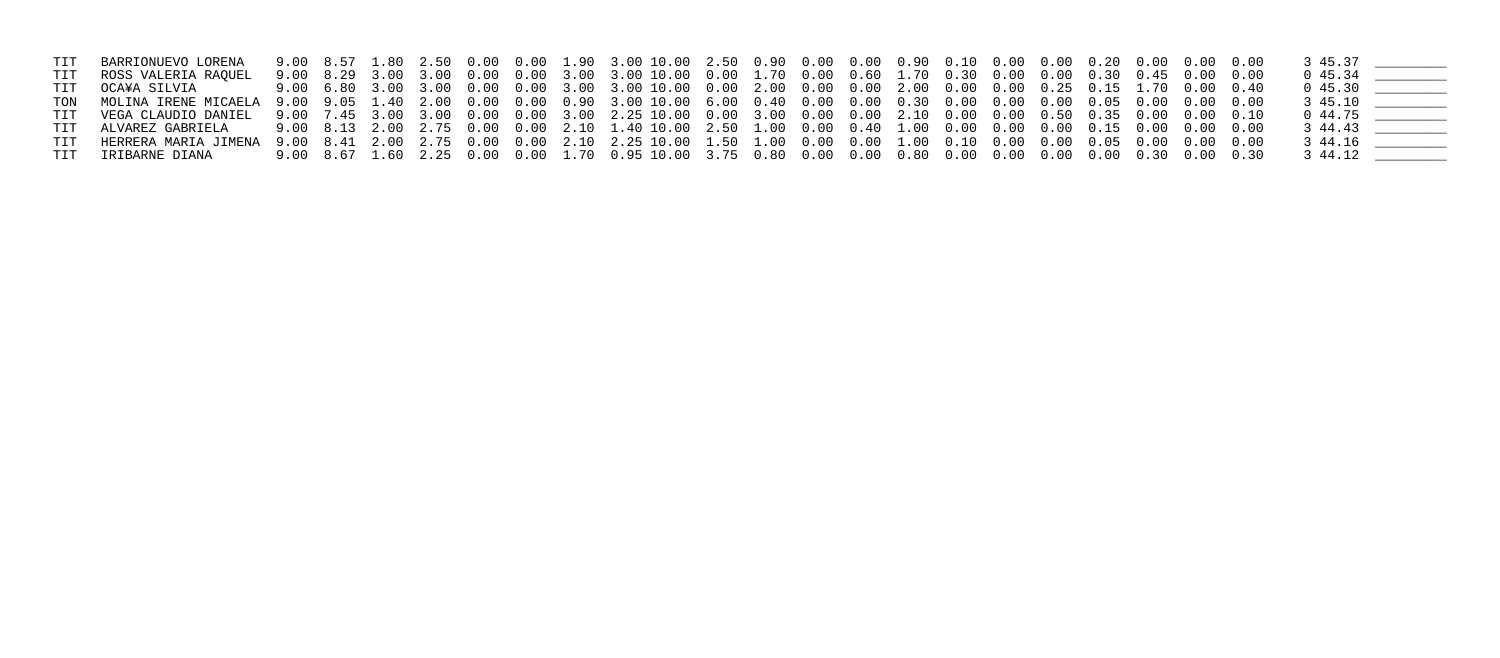Hora : 10:29:42

|            | LISTADO                |      |                   | NIVEL / MODALIDAD -> ESPECIAL    |      |      |      |                   | DOCENTES INSCRIPTOS INT- SUPL Y DOBLES CARGOS 2022<br>LOCALIDAD : CALETA OLIVIA |                       |             |                       |      |      | / CA¥ADON  |      |      |      |      |      |                                                |            |                                                                                                 |                                                                                                                                                                                                                                                                                                                                                                                                                                                                                                                                                        |
|------------|------------------------|------|-------------------|----------------------------------|------|------|------|-------------------|---------------------------------------------------------------------------------|-----------------------|-------------|-----------------------|------|------|------------|------|------|------|------|------|------------------------------------------------|------------|-------------------------------------------------------------------------------------------------|--------------------------------------------------------------------------------------------------------------------------------------------------------------------------------------------------------------------------------------------------------------------------------------------------------------------------------------------------------------------------------------------------------------------------------------------------------------------------------------------------------------------------------------------------------|
|            | Leg. Apellido y Nombre |      |                   | Ant. Ant.<br>Tit. P.G. Tit. Ges. |      |      |      | Ser. Ant.         |                                                                                 |                       | Otro        |                       |      | Mat. |            |      |      |      |      |      | Esp. -------------- SERVICIOS ---------------- |            | C.J V.J Doc. Cul. Res. Tit. Grup. SANC Apr. Apr. A.P. PEP C.D. Rep. C.R.F Esp. Vrios ALDP Total |                                                                                                                                                                                                                                                                                                                                                                                                                                                                                                                                                        |
| TIT        | ORTIZ ALEJANDRA        |      |                   |                                  |      |      |      |                   |                                                                                 |                       |             |                       |      |      |            |      |      |      |      |      | $0.00 \quad 0.00$                              |            | 044.10                                                                                          |                                                                                                                                                                                                                                                                                                                                                                                                                                                                                                                                                        |
| <b>TIT</b> | GOMEZ VICTOR ARIEL     |      | 9.00 7.67         | 3.00                             | 3.00 | 1.20 | 0.00 |                   | 2.40 0.85 10.00 0.00 1.60                                                       |                       |             |                       | 0.00 | 0.00 | 1.60       | 0.00 | 0.00 | 0.00 | 0.50 | 0.25 | 0.00                                           | 0.00       | 2 44.07                                                                                         |                                                                                                                                                                                                                                                                                                                                                                                                                                                                                                                                                        |
| TIT        | PAEZ MERCEDES LORENA   | 9.00 | 8.19              | 3.00                             | 3.00 | 0.00 | 0.00 | 2.90              |                                                                                 | 1.40 10.00            |             | $2.50$ $1.40$         | 0.00 | 0.00 | 1.40       | 0.20 | 0.00 | 0.00 | 0.05 | 0.00 | 0.00                                           | 0.00       | 0.44.04                                                                                         |                                                                                                                                                                                                                                                                                                                                                                                                                                                                                                                                                        |
| TON        | MOLINA IRENE MICAELA   | 9.00 | 8.29              | 1.20                             | 1.75 | 0.00 | 0.00 | 0.90              |                                                                                 | 3.00 10.00            | 6.00        | 0.30                  | 0.00 | 0.00 | 0.30       | 0.00 | 0.00 | 0.00 | 0.05 | 0.00 | 0.00                                           | 0.00       | 3 43.79                                                                                         |                                                                                                                                                                                                                                                                                                                                                                                                                                                                                                                                                        |
| <b>TIT</b> | RUEDA JUAN PABLO       | 9.00 | 8.75              | 3.00                             | 3.00 | 2.40 | 0.00 | 1.70              |                                                                                 | 1.90 9.80             | 0.00        | $1.40\,$              | 0.00 | 0.00 | 1.40       | 0.10 | 0.00 | 0.00 | 0.00 | 0.25 | 0.00                                           | 0.00       | 043.70                                                                                          |                                                                                                                                                                                                                                                                                                                                                                                                                                                                                                                                                        |
| TIT        | MERCADO NATALIA        | 9.00 | 7.81              | 1.80                             | 2.50 | 0.00 |      | $0.00 \quad 1.90$ |                                                                                 | $1.00$ $10.00$ $6.50$ |             | 0.90                  | 0.00 | 0.30 | 0.90       | 0.00 | 0.00 | 0.00 | 0.00 | 0.00 | 0.00                                           | 0.00       | 043.61                                                                                          |                                                                                                                                                                                                                                                                                                                                                                                                                                                                                                                                                        |
| 4383       | BARRIONUEVO ADRIANA    | 9.00 | 8.74              | 2.00                             | 2.75 | 0.00 | 0.00 | 1.55              |                                                                                 | 2.80 10.00            | 4.50        | 0.70                  | 0.00 | 0.00 | 0.60       | 0.00 | 0.00 | 0.00 | 0.05 | 0.70 | 0.00                                           | 0.10       | 043.49                                                                                          |                                                                                                                                                                                                                                                                                                                                                                                                                                                                                                                                                        |
| <b>TIT</b> | ATENCIO MARINA ANGEL   | 9.00 | 8.25              | 3.00                             | 3.00 | 0.00 | 0.00 | 2.75              |                                                                                 |                       |             | $0.85$ 9.80 2.50 1.30 | 0.00 | 0.00 | 1.30       | 0.10 | 0.00 | 0.00 | 0.00 | 0.35 | 0.00                                           | 0.10       | 043.30                                                                                          |                                                                                                                                                                                                                                                                                                                                                                                                                                                                                                                                                        |
| TIT        | GALVAN MONICA VANINA   | 9.00 | 7.01              | 2.20                             | 2.75 | 0.00 | 0.00 | $2 \, . \, 00$    |                                                                                 | 3.00 10.00            | 1.50        | 1.00                  | 0.00 | 0.30 | $1\,.\,00$ | 0.20 | 0.00 | 0.00 | 0.00 | 0.00 | 0.00                                           | $0\,.\,20$ | 2 43.16                                                                                         |                                                                                                                                                                                                                                                                                                                                                                                                                                                                                                                                                        |
| TIT        | ACEVEDO GLADYS BELEN   | 9.00 |                   | 2.40                             | 3.00 | 0.00 | 0.00 | 2.50              |                                                                                 | $3.00$ $8.40$         | 0.00        | 1.20                  | 0.00 | 0.00 | 1.20       | 0.10 | 0.00 | 0.00 | 0.40 | 0.00 | 0.00                                           | 0.00       | 3 42.97                                                                                         | <u> 2007 - Jan Samuel Barbara, prins</u>                                                                                                                                                                                                                                                                                                                                                                                                                                                                                                               |
| <b>TIT</b> | CUBA BERTHA ELENA      | 9.00 | 7.92              | 2.00                             | 2.75 | 0.00 | 0.00 | 2.10              |                                                                                 | 3.00 10.00            | 0.00        | 1.00                  | 0.00 | 0.00 | 1.00       | 0.00 | 0.00 | 0.00 | 0.10 | 0.00 | 0.00                                           | 0.00       | 3 42.87                                                                                         |                                                                                                                                                                                                                                                                                                                                                                                                                                                                                                                                                        |
| TIT        | CARRION VILMA ANDREA   | 9.00 | 7.72              | 2.80                             | 3.00 | 0.00 | 0.00 | 2.40              |                                                                                 | $3.00$ $8.40$ $0.00$  |             | 1.20                  | 0.00 | 0.00 | 1.20       | 0.20 | 0.00 | 0.00 | 0.80 | 0.00 | 0.00                                           | 0.00       | 2 42.72                                                                                         |                                                                                                                                                                                                                                                                                                                                                                                                                                                                                                                                                        |
| TIT        | DAENS YANINA IVON      | 9.00 | 6.53              | 2.80                             | 3.00 | 0.00 | 0.00 | 2.80              |                                                                                 |                       |             | 2.90 10.00 1.50 1.50  | 0.00 | 0.00 | 1.30       | 0.10 | 0.10 | 0.00 | 0.00 | 0.00 | 0.00                                           | 0.00       | 042.53                                                                                          | $\frac{1}{1}$                                                                                                                                                                                                                                                                                                                                                                                                                                                                                                                                          |
| TIT        | DOTTO MARIA            | 9.00 | 7.90              | 3.00                             | 3.00 | 0.00 | 0.00 | 2.40              |                                                                                 | $3.00$ $8.40$         | 0.00        | 2.80                  | 0.00 | 0.60 | 1.20       | 0.10 | 0.00 | 0.00 | 0.00 | 0.00 | 0.00                                           | 0.00       | 042.40                                                                                          | $\begin{array}{c} \begin{array}{c} \begin{array}{c} \begin{array}{c} \end{array} \\ \end{array} \end{array} \end{array} \end{array} \end{array} \end{array} \begin{array}{c} \begin{array}{c} \begin{array}{c} \end{array} \\ \end{array} \end{array} \begin{array}{c} \begin{array}{c} \end{array} \end{array} \end{array} \begin{array}{c} \begin{array}{c} \end{array} \end{array} \end{array} \begin{array}{c} \begin{array}{c} \end{array} \end{array} \end{array} \begin{array}{c} \begin{array}{c} \end{array} \end{array} \end{array} \begin{$ |
| TIT        | MARTINEZ SANDRA        | 9.00 | 7.20              | 2.00                             | 2.75 | 0.00 | 0.00 | 2.10              |                                                                                 | 3.00 10.00            | 0.00        | 1.00                  | 0.00 | 0.00 | 1.00       | 0.20 | 0.00 | 0.00 | 0.10 | 0.00 | 0.00                                           | 0.00       | 3 42.35                                                                                         | <u>__________________</u>                                                                                                                                                                                                                                                                                                                                                                                                                                                                                                                              |
| TIT        | BARRIONUEVO CLAUDIA    | 9.00 | 8.51              | 1.80                             | 2.50 | 0.00 | 0.00 | 1.90              |                                                                                 | 2.75 10.00            | $0\,.\,00$  | 0.90                  | 0.00 | 0.00 | 0.90       | 0.00 | 0.00 | 0.00 | 0.05 | 0.00 | 0.00                                           | 0.00       | 3 42.31                                                                                         |                                                                                                                                                                                                                                                                                                                                                                                                                                                                                                                                                        |
| TON        | GONZALEZ LUIS          |      | $9.00 \quad 8.36$ | 2.60                             | 3.00 | 0.00 | 0.00 | 0.20              |                                                                                 | 1.55 10.00            | $4\,.$ $00$ | 0.10                  | 0.00 | 0.30 | 0.00       | 0.00 | 0.00 | 0.00 | 0.00 | 3.15 | 0.00                                           | 0.00       | $0\;42.26$                                                                                      |                                                                                                                                                                                                                                                                                                                                                                                                                                                                                                                                                        |
| TIT        | CELONE ROSANA          | 9.00 | 8.39              | 2.00                             | 2.75 | 0.00 | 0.00 | 2.10              |                                                                                 | 1.85 10.00            | 0.00        | 1.00                  | 0.00 | 0.00 | 1.00       | 0.00 | 0.00 | 0.00 | 0.00 | 0.00 | 0.00                                           | 0.00       | 3 42.09                                                                                         |                                                                                                                                                                                                                                                                                                                                                                                                                                                                                                                                                        |
| TIT        | CHAILE JUDITH          |      | 9.00 8.48         | 1.60                             | 2.25 | 0.00 |      |                   | $0.00 \quad 1.70 \quad 0.70 \quad 10.00 \quad 5.75$                             |                       |             | 0.80                  | 0.00 | 0.00 | 0.80       | 0.00 | 0.00 | 0.00 | 0.00 | 0.00 | 0.00                                           | 0.00       | 042.08                                                                                          |                                                                                                                                                                                                                                                                                                                                                                                                                                                                                                                                                        |
| TIT        | YACANTE CRISTHEL       | 9.00 | 8.39              | 2.00                             | 3.00 | 0.00 | 0.00 | 2.20              |                                                                                 | 2.90 10.00            | 1.00        | 1.10                  | 0.00 | 0.00 | 1.10       | 0.10 | 0.00 | 0.00 | 0.05 | 0.00 | 0.00                                           | 0.00       | 041.84                                                                                          |                                                                                                                                                                                                                                                                                                                                                                                                                                                                                                                                                        |
| TIT        | CASTRO SILVANA         | 9.00 |                   |                                  | 2.75 | 0.00 | 0.00 | 2.00              |                                                                                 | 1.85 10.00            | 0.00        | 1.00                  | 0.00 | 0.00 | 1.00       | 0.10 | 0.00 | 0.00 | 0.05 |      | 0.00                                           | 0.00       | 3 41.82                                                                                         |                                                                                                                                                                                                                                                                                                                                                                                                                                                                                                                                                        |
| TIT        | CEDRON GUSTAVO         | 9.00 | 8.38              | 1.80                             | 2.50 | 0.00 | 0.00 | 2.80              |                                                                                 | 3.00 10.00            | $1\,.\,00$  | 0.90                  | 0.00 | 0.50 | 0.90       | 0.00 | 0.00 | 0.00 | 0.00 | 0.00 | 0.00                                           | 0.00       | 041.78                                                                                          |                                                                                                                                                                                                                                                                                                                                                                                                                                                                                                                                                        |
| 3337       | MONTE ANA PAULA        | 9.00 | 7.33              | 2.80                             | 3.00 | 0.00 | 0.00 | 2.90              | 3.00                                                                            | 9.80                  | 1.00        | 1.40                  | 0.00 | 0.00 | 1.30       | 0.00 | 0.00 | 0.00 | 0.25 | 0.00 | 0.00                                           | 0.00       | 041.78                                                                                          | <u>_________________</u>                                                                                                                                                                                                                                                                                                                                                                                                                                                                                                                               |
| 5206       | IFRAN PABLO            | 9.00 | 7.55              | 1.60                             | 2.50 | 0.00 | 0.00 | 1.60              | 3.00                                                                            | 4.90                  | 6.75        | 0.80                  | 0.00 | 0.00 | 0.70       | 0.10 | 0.00 | 0.00 | 0.00 | 0.00 | 0.00                                           | 0.20       | 3 41.70                                                                                         |                                                                                                                                                                                                                                                                                                                                                                                                                                                                                                                                                        |
| TIT        | ROMERO SABRINA         |      | 9.00 8.24         | 1.40                             | 2.00 | 0.00 |      |                   | $0.00 \quad 1.50 \quad 1.60 \quad 10.00$                                        |                       |             | 2.50 0.70             | 0.00 | 0.00 | 0.70       | 0.00 | 0.00 | 0.00 | 0.00 | 0.00 | 0.00                                           | 0.00       | 3 41.64                                                                                         |                                                                                                                                                                                                                                                                                                                                                                                                                                                                                                                                                        |
| <b>TIT</b> | CARDENAS ANDREA        |      | $9.00$ $9.13$     | 2.00                             | 2.75 | 0.00 | 0.00 | 2.10              |                                                                                 | 3.00 10.00            | 0.00        | 1.00                  | 0.00 | 0.00 | $1\,.\,00$ | 0.00 | 0.00 | 0.00 | 0.00 | 0.00 | 0.00                                           | 0.50       | 041.48                                                                                          |                                                                                                                                                                                                                                                                                                                                                                                                                                                                                                                                                        |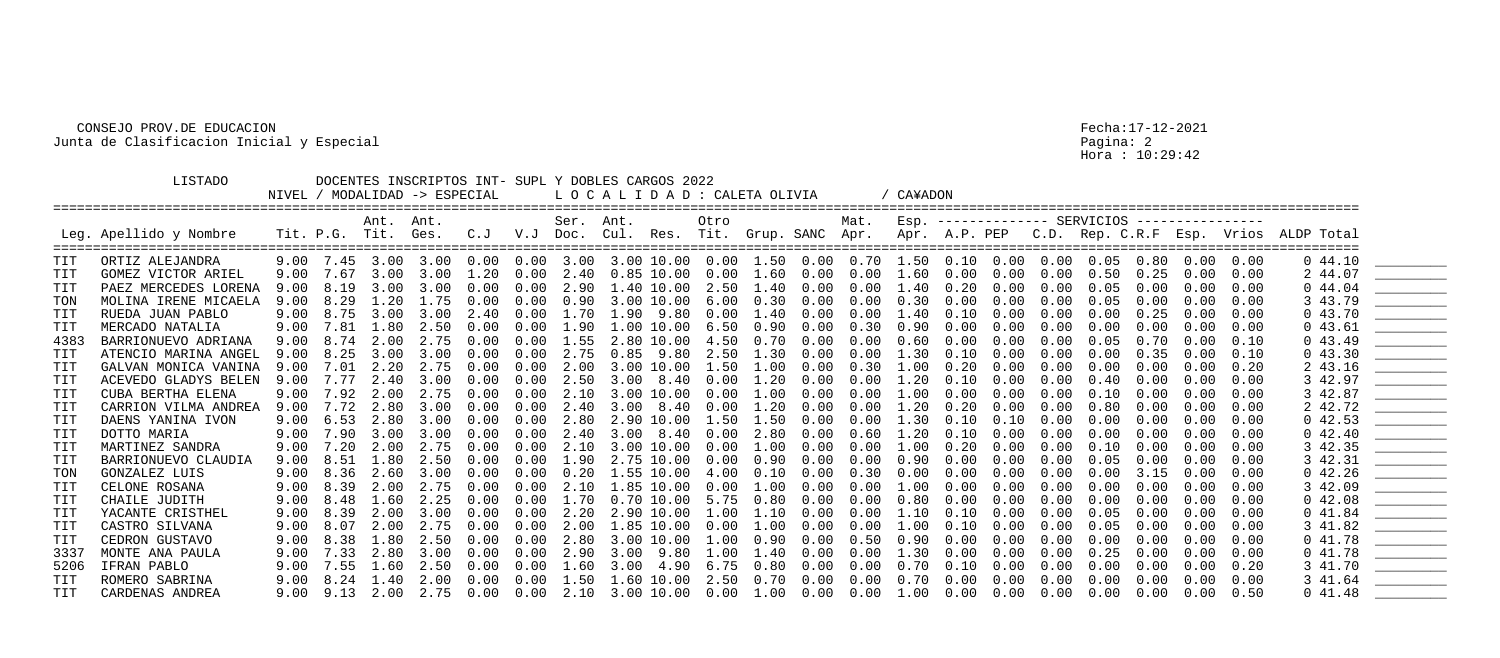|     | 4474 CALLUQUEO NATALIA |  |  |  |  |  |  |  |  |  |  |            |  |
|-----|------------------------|--|--|--|--|--|--|--|--|--|--|------------|--|
|     | TIT SOSA MARIA BELEN   |  |  |  |  |  |  |  |  |  |  | 041.33     |  |
| TIT | REMENTERIA NATALIA     |  |  |  |  |  |  |  |  |  |  | 0 41.14    |  |
|     |                        |  |  |  |  |  |  |  |  |  |  |            |  |
|     |                        |  |  |  |  |  |  |  |  |  |  |            |  |
|     |                        |  |  |  |  |  |  |  |  |  |  | $0\;40.99$ |  |
|     | TIT COMIGUAL NATALIA   |  |  |  |  |  |  |  |  |  |  | 3 40.96    |  |
|     | TIT OROPEL LORENA      |  |  |  |  |  |  |  |  |  |  | 3 40.60    |  |
|     | TIT PALACIO LUCIA DEL  |  |  |  |  |  |  |  |  |  |  | 040.46     |  |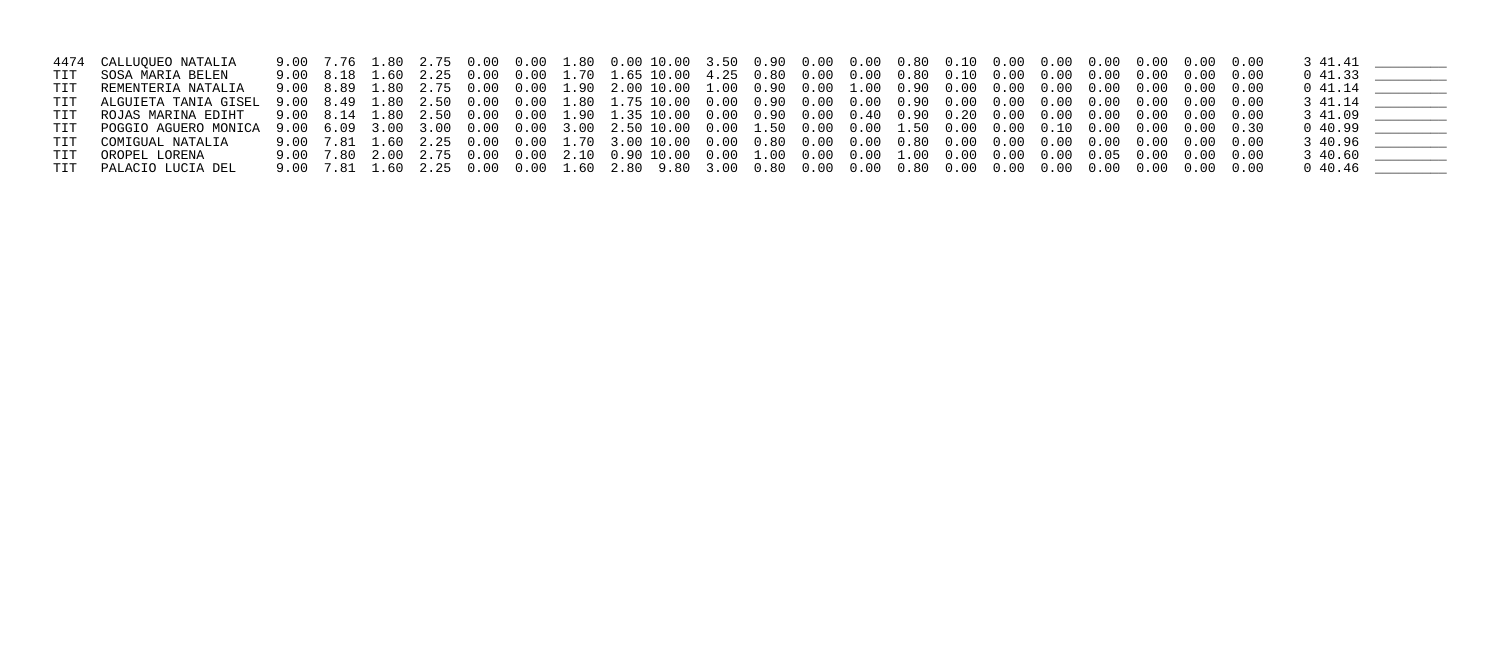Hora : 10:29:42

|            | LISTADO                |      |                | NIVEL / MODALIDAD -> ESPECIAL |      |      |      |                       | DOCENTES INSCRIPTOS INT- SUPL Y DOBLES CARGOS 2022<br>LOCALIDAD: CALETA OLIVIA |                   |            |      |      |                                                                                                    | / CA¥ADON  |      |      |      |                                 |      |                   |      |                                                                                    |                                                                                                                                                                                                                                                                                                                                                                                                                                                                                                                                                        |
|------------|------------------------|------|----------------|-------------------------------|------|------|------|-----------------------|--------------------------------------------------------------------------------|-------------------|------------|------|------|----------------------------------------------------------------------------------------------------|------------|------|------|------|---------------------------------|------|-------------------|------|------------------------------------------------------------------------------------|--------------------------------------------------------------------------------------------------------------------------------------------------------------------------------------------------------------------------------------------------------------------------------------------------------------------------------------------------------------------------------------------------------------------------------------------------------------------------------------------------------------------------------------------------------|
|            | Leg. Apellido y Nombre |      | Tit. P.G. Tit. | Ant. Ant.                     | Ges. | C. J |      | Ser. Ant.<br>V.J Doc. |                                                                                |                   | Otro       |      |      | Mat.                                                                                               |            |      |      |      | $ESP.$ -------------- SERVICIOS |      | ----------------  |      | Cul. Res. Tit. Grup. SANC Apr. Apr. A.P. PEP C.D. Rep. C.R.F Esp. Vrios ALDP Total |                                                                                                                                                                                                                                                                                                                                                                                                                                                                                                                                                        |
| TIT        | GONZALEZ VALERIA       |      |                | 9.00 8.07 1.80 2.75           |      | 0.00 |      |                       |                                                                                |                   |            |      |      | $0.00$ $1.70$ $1.50$ $10.00$ $0.00$ $0.80$ $0.00$ $0.00$ $0.80$ $0.00$ $0.00$ $0.00$ $0.00$ $0.00$ |            |      |      |      |                                 |      | $0.00 \quad 0.00$ |      | 3 40.42                                                                            |                                                                                                                                                                                                                                                                                                                                                                                                                                                                                                                                                        |
| <b>TIT</b> | NIEVA VANESA DANIELA   | 9.00 | 7.37           | 1.60                          | 2.25 | 0.00 | 0.00 |                       | 1.70 1.55 10.00                                                                |                   | 1.00       | 0.80 | 0.00 | 0.00                                                                                               | 0.80       | 0.00 | 0.00 | 0.00 | 0.15                            | 0.00 | 0.00              | 0.10 | 3 40.32                                                                            | $\begin{array}{c} \begin{array}{c} \begin{array}{c} \begin{array}{c} \end{array} \\ \end{array} \end{array} \end{array} \end{array} \end{array} \end{array} \begin{array}{c} \begin{array}{c} \begin{array}{c} \end{array} \\ \end{array} \end{array} \begin{array}{c} \begin{array}{c} \end{array} \end{array} \end{array} \begin{array}{c} \begin{array}{c} \end{array} \end{array} \end{array} \begin{array}{c} \begin{array}{c} \end{array} \end{array} \end{array} \begin{array}{c} \begin{array}{c} \end{array} \end{array} \end{array} \begin{$ |
| TIT        | CERDAS EDITH           | 9.00 | 8.05           | 1.60                          | 2.25 | 0.00 | 0.00 | 1.70                  |                                                                                | 2.10 10.00        | 0.00       | 0.80 | 0.00 | 0.00                                                                                               | 0.80       | 0.00 | 0.00 | 0.00 | 0.00                            | 0.00 | 0.00              | 0.00 | 3 40.30                                                                            |                                                                                                                                                                                                                                                                                                                                                                                                                                                                                                                                                        |
| TIT        | DE LA VEGA DEBORATH    | 9.00 | 8.43           | 1.60                          | 2.50 | 0.00 | 0.00 | 1.90                  |                                                                                | 1.00 10.00        | 0.00       | 0.90 | 0.00 | 0.00                                                                                               | 0.90       | 0.00 | 0.00 | 0.00 | 0.00                            | 0.00 | 0.00              | 0.00 | 3 40.23                                                                            |                                                                                                                                                                                                                                                                                                                                                                                                                                                                                                                                                        |
| <b>TIT</b> | CASTRO NILDA ALCIRA    | 9.00 | 8.21           | 1.00                          | 1.50 | 0.00 | 0.00 | 1.00                  |                                                                                | 1.40 10.00        | 3.00       | 0.50 | 0.00 | 0.00                                                                                               | 0.50       | 0.00 | 0.00 | 0.00 | 0.00                            | 0.00 | 0.00              | 0.00 | 3 40.11                                                                            | $\begin{array}{c} \begin{array}{c} \begin{array}{c} \begin{array}{c} \end{array} \\ \end{array} \end{array} \end{array} \end{array} \end{array} \end{array} \begin{array}{c} \begin{array}{c} \begin{array}{c} \end{array} \\ \end{array} \end{array} \begin{array}{c} \begin{array}{c} \end{array} \end{array} \end{array} \begin{array}{c} \begin{array}{c} \end{array} \end{array} \end{array} \begin{array}{c} \begin{array}{c} \end{array} \end{array} \end{array} \begin{array}{c} \begin{array}{c} \end{array} \end{array} \end{array} \begin{$ |
| TIT        | FERMANELLI GONZALEZ    | 9.00 | 7.75           | 1.80                          | 2.50 | 0.00 | 0.00 | 1.90                  |                                                                                | $0.65$ $10.00$    | 1.50       | 0.90 | 0.00 | 0.00                                                                                               | 0.90       | 0.00 | 0.00 | 0.00 | 0.05                            | 0.00 | 0.00              | 0.15 | 2 40.10                                                                            |                                                                                                                                                                                                                                                                                                                                                                                                                                                                                                                                                        |
| <b>TIT</b> | DI FRANCO MARIA        | 9.00 | 8.38           | 2.00                          | 2.75 | 0.00 | 0.00 | 2.10                  |                                                                                | 2.60 10.00        | 0.00       | 1.00 | 0.00 | 0.00                                                                                               | $1\,.\,00$ | 0.00 | 0.00 | 0.00 | 0.10                            | 0.00 | 0.00              | 0.10 | 040.03                                                                             |                                                                                                                                                                                                                                                                                                                                                                                                                                                                                                                                                        |
| <b>TIT</b> | <b>BORDON LUCAS</b>    |      | 9.00 7.90      | 1.80                          | 2.75 | 0.00 | 0.00 | 2.50                  |                                                                                | 1.05 10.00        | 0.00       | 2.80 | 0.00 | 0.00                                                                                               | 1.20       | 0.00 | 0.00 | 0.00 | 0.00                            | 0.00 | 0.00              | 0.00 | 040.00                                                                             |                                                                                                                                                                                                                                                                                                                                                                                                                                                                                                                                                        |
| 4378       | IBARRA TANIA ANAHI     | 9.00 | 7.65           | 0.40                          | 0.50 | 0.00 | 0.00 | 2.10                  |                                                                                | $0.85$ $10.00$    | 7.50       | 1.00 | 0.00 | 0.00                                                                                               | 1.00       | 0.00 | 0.00 | 0.00 | 0.00                            | 0.00 | 0.00              | 0.00 | 040.00                                                                             |                                                                                                                                                                                                                                                                                                                                                                                                                                                                                                                                                        |
| TIT        | CARRAZANA VERONICA     | 9.00 | 8.64           | 1.60                          | 2.25 | 0.00 | 0.00 | 1.70                  |                                                                                | 1.15 10.00        | 0.00       | 0.80 | 0.00 | 0.00                                                                                               | 0.80       | 0.00 | 0.00 | 0.00 | 0.00                            | 0.00 | 0.00              | 0.00 | 3 39.94                                                                            |                                                                                                                                                                                                                                                                                                                                                                                                                                                                                                                                                        |
| <b>TIT</b> | BOROUEZ MARIA          | 9.00 | 7.75           | 2.00                          | 2.75 | 0.00 | 0.00 | 2.00                  |                                                                                | $0.00$ $10.00$    | 0.00       | 1.00 | 0.00 | 0.00                                                                                               | 1.00       | 0.20 | 0.00 | 0.00 | 0.05                            | 0.00 | 0.00              | 0.10 | 3 39.85                                                                            |                                                                                                                                                                                                                                                                                                                                                                                                                                                                                                                                                        |
| 4675       | FONTI ANDREA MARIELA   | 9.00 | 7.35           | 1.80                          | 2.50 | 0.00 | 0.00 | 1.90                  |                                                                                | 2.50 10.00        | 0.00       | 0.90 | 0.00 | 0.00                                                                                               | 0.90       | 0.00 | 0.00 | 0.00 | 0.00                            | 0.00 | 0.00              | 0.00 | 3 39.85                                                                            |                                                                                                                                                                                                                                                                                                                                                                                                                                                                                                                                                        |
| TIT        | MORALES JIMENA         | 9.00 | 8.20           | 2.00                          | 2.75 | 0.00 | 0.00 | 2.10                  |                                                                                | 2.10 10.00        | 0.00       | 1.00 | 0.00 | 0.50                                                                                               | 1.00       | 0.00 | 0.00 | 0.00 | 0.05                            | 0.00 | 0.00              | 0.10 | 0, 39.80                                                                           | $\begin{array}{c} \begin{array}{c} \begin{array}{c} \begin{array}{c} \end{array} \\ \end{array} \end{array} \end{array} \end{array} \end{array} \end{array} \begin{array}{c} \begin{array}{c} \begin{array}{c} \end{array} \\ \end{array} \end{array} \begin{array}{c} \begin{array}{c} \end{array} \end{array} \end{array} \begin{array}{c} \begin{array}{c} \end{array} \end{array} \end{array} \begin{array}{c} \begin{array}{c} \end{array} \end{array} \end{array} \begin{array}{c} \begin{array}{c} \end{array} \end{array} \end{array} \begin{$ |
| <b>TIT</b> | LERA KAREN MARIBEL     | 9.00 | 8.08           | 2.00                          | 2.75 | 0.00 | 0.00 | 2.10                  |                                                                                | 1.65 10.00        | 1.00       | 1.00 | 0.00 | 0.00                                                                                               | $1\,.\,00$ | 0.00 | 0.00 | 0.00 | 0.05                            | 0.00 | 0.00              | 0.10 | 0.39.73                                                                            |                                                                                                                                                                                                                                                                                                                                                                                                                                                                                                                                                        |
| TIT        | PAREDES MAGDALENA      | 9.00 | 7.24           | 2.00                          | 2.75 | 0.00 | 0.00 | 1.90                  |                                                                                | $0.90$ $10.00$    | 0.00       | 0.90 | 0.00 | 0.00                                                                                               | 0.90       | 0.00 | 0.00 | 0.00 | 0.00                            | 0.00 | 0.00              | 0.00 | 3 39.59                                                                            |                                                                                                                                                                                                                                                                                                                                                                                                                                                                                                                                                        |
| TIT        | LOPEZ NATALIA          | 9.00 | 8.90           | 1.60                          | 2.25 | 0.00 | 0.00 | 1.70                  |                                                                                | 2.95 10.00        | 0.50       | 0.80 | 0.00 | 0.00                                                                                               | 0.70       | 0.00 | 0.00 | 0.00 | 0.00                            | 0.00 | 0.00              | 0.00 | 0, 39.40                                                                           |                                                                                                                                                                                                                                                                                                                                                                                                                                                                                                                                                        |
| <b>TIT</b> | ARJONA PABLO MIGUEL    | 9.00 | 6.68           | 2.00                          | 2.50 | 0.00 | 0.00 | 1.90                  |                                                                                | $0.85$ $10.00$    | 0.00       | 0.90 | 0.00 | 0.00                                                                                               | 0.90       | 0.00 | 0.00 | 0.00 | 0.35                            | 0.00 | 0.00              | 0.10 | 3 39.18                                                                            |                                                                                                                                                                                                                                                                                                                                                                                                                                                                                                                                                        |
| 4683       | <b>QUISPE CARMEN</b>   | 9.00 | 8.01           | 1.80                          | 2.50 | 0.00 | 0.00 | 1.90                  |                                                                                | 3.00 10.00        | 0.00       | 0.90 | 0.00 | 0.90                                                                                               | 0.90       | 0.00 | 0.00 | 0.00 | 0.00                            | 0.00 | 0.00              | 0.20 | 0.39.11                                                                            |                                                                                                                                                                                                                                                                                                                                                                                                                                                                                                                                                        |
| 5578       | CASTA¥O DANIELA        | 9.00 | 9.78           | 1.20                          | 1.75 | 0.00 | 0.00 | 0.40                  |                                                                                | 3.00 10.00        | 2.25       | 0.20 | 0.00 | 1.00                                                                                               | 0.20       | 0.00 | 0.00 | 0.30 | 0.00                            | 0.00 | 0.00              | 0.00 | 0.39.08                                                                            |                                                                                                                                                                                                                                                                                                                                                                                                                                                                                                                                                        |
| 4694       | OUINTERO NANCY MABEL   | 9.00 | 8.37           | 1.80                          | 2.50 | 0.00 | 0.00 | 1.90                  |                                                                                | 1.60 10.00        | 0.00       | 0.90 | 0.00 | 0.00                                                                                               | 0.90       | 0.00 | 0.00 | 0.00 | 0.00                            | 0.00 | 0.00              | 0.00 | 2 38.97                                                                            |                                                                                                                                                                                                                                                                                                                                                                                                                                                                                                                                                        |
| TIT        | GUINEO VANESA ANDREA   | 9.00 | 8.26           | 1.90                          | 2.75 | 0.00 | 0.00 | 2.30                  |                                                                                | $1.00\;10.00$     | 0.00       | 1.10 | 0.00 | 0.00                                                                                               | 1.10       | 0.40 | 0.00 | 0.00 | 0.05                            |      | 0.00              | 0.10 | 0, 38.96                                                                           | <u> La Carlo de Santa Carlo de Santa C</u>                                                                                                                                                                                                                                                                                                                                                                                                                                                                                                             |
| 2716       | ZAVAGNO MARINA         | 9.00 | 7.23           | 1.20                          | 1.75 | 0.00 | 0.00 | 1.15                  |                                                                                | 3.00 10.00        | $4\,.\,00$ | 0.50 | 0.00 | 0.40                                                                                               | 0.20       | 0.00 | 0.00 | 0.00 | 0.00                            | 0.50 | 0.00              | 0.00 | 0, 38.93                                                                           |                                                                                                                                                                                                                                                                                                                                                                                                                                                                                                                                                        |
| 5011       | RUIZ FRESIA ELIDA      | 9.00 | 7.78           | 1.60                          | 2.25 | 0.00 | 0.00 | 1.10                  |                                                                                | 3.00 10.00        | 1.75       | 0.50 | 0.00 | 1.00                                                                                               | 0.50       | 0.10 | 0.00 | 0.00 | 0.00                            | 0.25 | 0.00              | 0.00 | 0.38.83                                                                            |                                                                                                                                                                                                                                                                                                                                                                                                                                                                                                                                                        |
| <b>TIT</b> | MORALES JOANA          | 9.00 |                | 1.80                          | 2.75 | 0.00 | 0.00 | 1.90                  |                                                                                | 1.60 10.00        | 0.00       | 0.90 | 0.00 | 0.00                                                                                               | 0.90       | 0.00 | 0.00 | 0.00 | 0.00                            | 0.00 | 0.00              | 0.00 | 0, 38.62                                                                           |                                                                                                                                                                                                                                                                                                                                                                                                                                                                                                                                                        |
| TIT        | CHAILE JUDITH          | 9.00 | 8.48           | 0.40                          | 1.75 | 0.00 | 0.00 | 1.30                  |                                                                                | $0.70$ 10.00 5.75 |            | 0.60 | 0.00 | 0.00                                                                                               | 0.60       | 0.00 | 0.00 | 0.00 | 0.00                            | 0.00 | 0.00              | 0.00 | 0.38.58                                                                            |                                                                                                                                                                                                                                                                                                                                                                                                                                                                                                                                                        |
| <b>TIT</b> | MORALES LAURA          | 9.00 | 7.82           | 1.80                          | 2.50 | 0.00 | 0.00 | 1.90                  |                                                                                | $1.00\;10.00$     | 1.25       | 0.90 | 0.00 | 0.50                                                                                               | 0.90       | 0.00 | 0.00 | 0.00 | 0.00                            | 0.00 | 0.00              | 0.00 | 0, 38.57                                                                           |                                                                                                                                                                                                                                                                                                                                                                                                                                                                                                                                                        |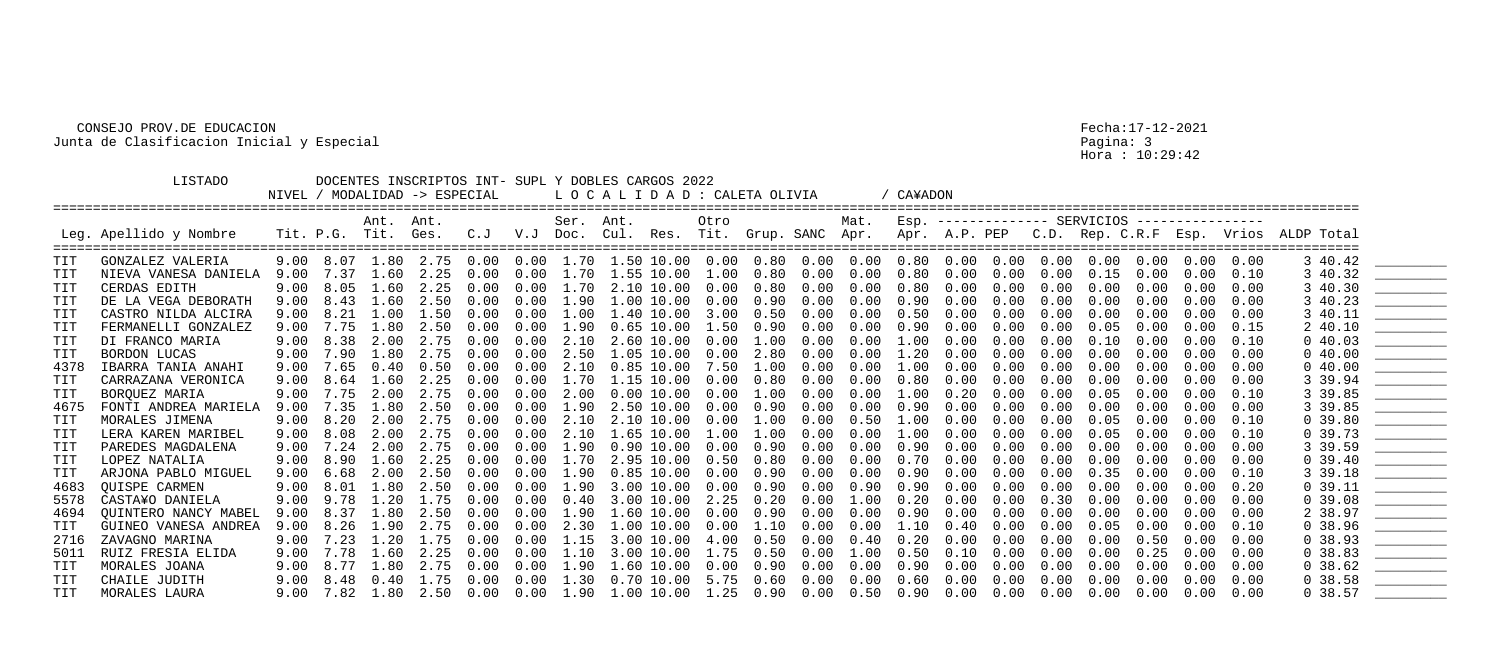| TIT GOSA MARIA BELEN      |  |  |  |  |  |  |  |  |  |  |                      |  |
|---------------------------|--|--|--|--|--|--|--|--|--|--|----------------------|--|
| TIT CHAVEZ DANIELA        |  |  |  |  |  |  |  |  |  |  | 0, 38.51             |  |
| TIT GALLARDO YANINA       |  |  |  |  |  |  |  |  |  |  | 3 38.51              |  |
| TIT FUENTES MARCELA       |  |  |  |  |  |  |  |  |  |  | 0 38.42              |  |
| TIT GUTIERREZ MARIA       |  |  |  |  |  |  |  |  |  |  | $0\,38.16$ _________ |  |
| 5606 BRITO ANDREA ROMINA  |  |  |  |  |  |  |  |  |  |  | 3 38.05              |  |
| 4954 CORTEZ VANESA MARIEL |  |  |  |  |  |  |  |  |  |  | $0\,38.02$           |  |
| TIT ALMENDRA CRISTINA     |  |  |  |  |  |  |  |  |  |  | 0, 38.01             |  |
| TIT ROLDAN CARINA         |  |  |  |  |  |  |  |  |  |  | 2 37.95              |  |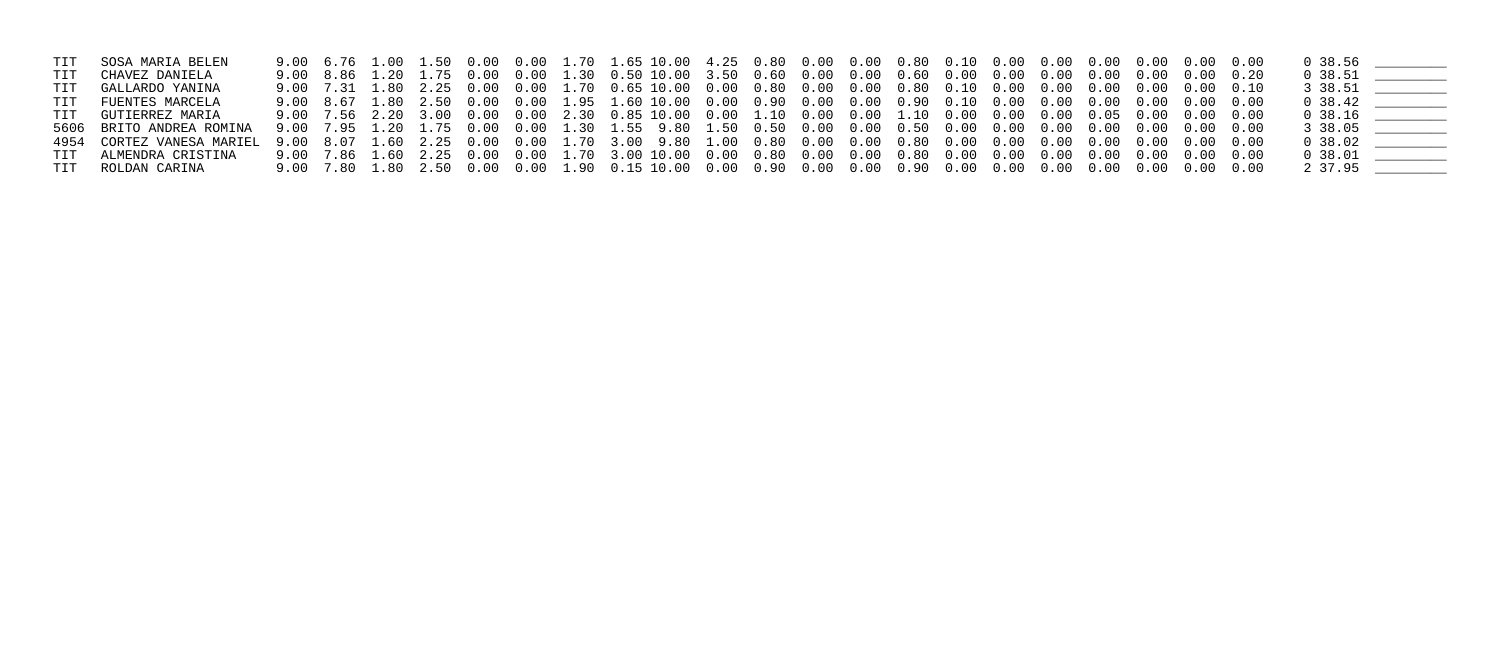Hora : 10:29:43

|            | LISTADO                                               |      |                | NIVEL / MODALIDAD -> ESPECIAL           |      |      |      |           | DOCENTES INSCRIPTOS INT- SUPL Y DOBLES CARGOS 2022<br>LOCALIDAD: CALETA OLIVIA |                   |      |      |      |      | CA¥ADON           |      |      |      |                                 |      |                   |      |                                                                                             |                                                                                                                                                                                                                                                                                                                                                                                                                                                                                                                                                        |
|------------|-------------------------------------------------------|------|----------------|-----------------------------------------|------|------|------|-----------|--------------------------------------------------------------------------------|-------------------|------|------|------|------|-------------------|------|------|------|---------------------------------|------|-------------------|------|---------------------------------------------------------------------------------------------|--------------------------------------------------------------------------------------------------------------------------------------------------------------------------------------------------------------------------------------------------------------------------------------------------------------------------------------------------------------------------------------------------------------------------------------------------------------------------------------------------------------------------------------------------------|
|            | Leg. Apellido y Nombre<br>=========================== |      | Tit. P.G. Tit. | Ant. Ant.                               | Ges. | C. J |      | Ser. Ant. |                                                                                |                   | Otro |      |      | Mat. |                   |      |      |      | $ESP.$ -------------- SERVICIOS |      | ----------------  |      | V.J Doc. Cul. Res. Tit. Grup. SANC Apr. Apr. A.P. PEP C.D. Rep. C.R.F Esp. Vrios ALDP Total |                                                                                                                                                                                                                                                                                                                                                                                                                                                                                                                                                        |
| 5960       | AMARILLA DAIANA                                       |      |                | $9.00 \quad 8.39 \quad 1.00 \quad 1.50$ |      | 0.00 |      |           |                                                                                |                   |      |      |      |      |                   |      |      |      |                                 |      | $0.00 \quad 0.00$ |      | 0, 37.79                                                                                    |                                                                                                                                                                                                                                                                                                                                                                                                                                                                                                                                                        |
| <b>TIT</b> | QUINTAR ANA BEATRIZ                                   | 9.00 | 7.11           | 1.60                                    | 2.25 | 0.00 | 0.00 | 1.70      |                                                                                | $0.45$ $10.00$    | 1.00 | 0.80 | 0.00 | 0.00 | 0.80              | 0.00 | 0.00 | 0.00 | 0.00                            | 0.00 | 0.00              | 0.05 | 2 37.76                                                                                     |                                                                                                                                                                                                                                                                                                                                                                                                                                                                                                                                                        |
| TIT        | QUINTERO VANINA                                       | 9.00 | 8.55           | .00.                                    | 1.50 | 0.00 | 0.00 | 1.10      |                                                                                | $0.05$ $10.00$    | 1.50 | 0.50 | 0.00 | 0.00 | 0.50              | 0.00 | 0.00 | 0.00 | 0.00                            | 0.00 | 0.00              | 0.00 | 3 37.70                                                                                     |                                                                                                                                                                                                                                                                                                                                                                                                                                                                                                                                                        |
| TIT        | VERA JUAN RAMON                                       | 9.00 | 7.10           | 2.40                                    | 3.00 | 0.00 | 0.00 | 2.40      |                                                                                | $0.20$ $10.00$    | 0.00 | 1.20 | 0.00 | 0.00 | 1.20              | 0.00 | 0.00 | 0.00 | 0.00                            | 0.00 | 0.00              | 0.00 | 0, 37.50                                                                                    | $\frac{1}{1}$                                                                                                                                                                                                                                                                                                                                                                                                                                                                                                                                          |
| 4435       | ALMADA MARIANA                                        | 9.00 | 7.71           | 2.00                                    | 2.75 | 0.00 | 0.00 | 2.00      |                                                                                | $0.50$ $10.00$    | 1.50 | 1.00 | 0.00 | 0.00 | 1.00              | 0.00 | 0.00 | 0.00 | 0.00                            | 0.00 | 0.00              | 0.00 | 0, 37.46                                                                                    |                                                                                                                                                                                                                                                                                                                                                                                                                                                                                                                                                        |
| 4724       | MONSALVO ROMINA                                       | 9.00 | 8.07           | 1.80                                    | 2.50 | 0.00 | 0.00 | 1.90      |                                                                                | 2.30 10.00        | 0.00 | 0.80 | 0.00 | 0.00 | 0.80              | 0.10 | 0.00 | 0.00 | 0.00                            | 0.00 | 0.00              | 0.00 | 037.27                                                                                      |                                                                                                                                                                                                                                                                                                                                                                                                                                                                                                                                                        |
| TIT        | AGUILA ANA MARIA                                      | 9.00 | 8.71           | 1.60                                    | 2.25 | 0.00 | 0.00 | 1.70      |                                                                                | 1.15 10.00        | 0.00 | 0.80 | 0.00 | 0.00 | 0.80              | 0.00 | 0.00 | 0.00 | 0.00                            | 0.00 | 0.00              | 0.25 | 037.26                                                                                      | <u>___________________</u>                                                                                                                                                                                                                                                                                                                                                                                                                                                                                                                             |
| TIT        | BERRA DANIELA                                         | 9.00 | 8.64           | 1.20                                    | 1.75 | 0.00 | 0.00 | 1.30      |                                                                                | $0.15$ $10.00$    | 0.00 | 0.60 | 0.00 | 0.00 | 0.60              | 0.00 | 0.00 | 0.00 | 0.00                            | 0.00 | 0.00              | 0.00 | 3 37.24                                                                                     |                                                                                                                                                                                                                                                                                                                                                                                                                                                                                                                                                        |
| 5319       | SCOTTA ANGELA DIANA                                   | 9.00 | 8.12           | 40                                      | 2.00 | 0.00 | 0.00 | 1.20      |                                                                                | 1.05 10.00        | 1.25 | 0.60 | 0.00 | 0.00 | 0.50              | 0.00 | 0.00 | 0.00 | 0.00                            | 0.00 | 0.00              | 0.00 | 2 37.12                                                                                     |                                                                                                                                                                                                                                                                                                                                                                                                                                                                                                                                                        |
| 4924       | QUINTERO ALFREDO                                      | 9.00 | 8.41           | 1.60                                    | 2.25 | 0.00 | 0.00 | 1.90      |                                                                                | 1.55 10.00        | 0.00 | 0.60 | 0.00 | 1.00 | 0.60              | 0.00 | 0.00 | 0.00 | 0.00                            | 0.00 | 0.00              | 0.00 | 0, 36.91                                                                                    |                                                                                                                                                                                                                                                                                                                                                                                                                                                                                                                                                        |
| 5983       | BORDON ANA LAURA                                      | 9.00 | 8.36           | 1.00                                    | 1.50 | 0.00 | 0.00 | 0.60      |                                                                                | 1.10 10.00        | 1.75 | 0.30 | 0.00 | 0.00 | 0.30              | 0.00 | 0.00 | 0.00 | 0.00                            | 0.00 | 0.00              | 0.00 | 3 36.91                                                                                     |                                                                                                                                                                                                                                                                                                                                                                                                                                                                                                                                                        |
| <b>TIT</b> | FUENTES ANDREA                                        | 9.00 | 8.17           | 1.40                                    | 2.00 | 0.00 | 0.00 | 1.50      |                                                                                | $1.25$ $10.00$    | 1.00 | 0.70 | 0.00 | 0.00 | 0.70              | 0.10 | 0.00 | 0.00 | 0.00                            | 0.00 | 0.00              | 0.00 | 0, 36.82                                                                                    |                                                                                                                                                                                                                                                                                                                                                                                                                                                                                                                                                        |
| <b>TIT</b> | MERCADO STEFANI DEL                                   | 9.00 | 7.38           | 1.40                                    | 1.75 | 0.00 | 0.00 | 1.10      |                                                                                | 3.00 10.00        | 1.00 | 0.50 | 0.00 | 0.00 | 0.50              | 0.10 | 0.00 | 0.00 | 0.00                            | 0.00 | 0.00              | 0.00 | 0.36.73                                                                                     |                                                                                                                                                                                                                                                                                                                                                                                                                                                                                                                                                        |
| 4669       | PAEZ CELINA DEL                                       | 9.00 | 8.82           | 1.80                                    | 2.50 | 0.00 | 0.00 | 0.90      |                                                                                | 1.85 10.00        | 0.00 | 0.40 | 0.00 | 1.00 | 0.40              | 0.00 | 0.00 | 0.00 | 0.00                            | 0.00 | 0.00              | 0.00 | 0.36.67                                                                                     | $\begin{array}{ccccccccccccc} \multicolumn{2}{c }{\multicolumn{2}{c }{\multicolumn{2}{c }{\multicolumn{2}{c}{\multicolumn{2}{c}{\multicolumn{2}{c}{\multicolumn{2}{c}{\multicolumn{2}{c}{\multicolumn{2}{c}{\multicolumn{2}{c}{\multicolumn{2}{c}{\multicolumn{2}{c}{\multicolumn{2}{c}{\multicolumn{2}{c}{\textbf{1}}}}}}}}}}\quad \multicolumn{2}{c}{ \multicolumn{2}{c}{\multicolumn{2}{c}{\textbf{2}}\quad \multicolumn{2}{c}{\textbf{3}}\quad \multicolumn{2}{c}{\textbf{4}}\quad$                                                                |
| 5376       | CARRIZO YESSICA                                       | 9.00 | 7.83           | 1.40                                    | 2.00 | 0.00 | 0.00 | .40       |                                                                                | 8.40              | 0.00 | 0.70 | 0.00 | 0.00 | .70<br>$\Omega$ . | 0.00 | 0.00 | 0.00 | 0.00                            |      | 0.00              | 0.00 | 3 36.13                                                                                     | $\begin{array}{cccccccccc} \multicolumn{2}{c}{} & \multicolumn{2}{c}{} & \multicolumn{2}{c}{} & \multicolumn{2}{c}{} & \multicolumn{2}{c}{} & \multicolumn{2}{c}{} & \multicolumn{2}{c}{} & \multicolumn{2}{c}{} & \multicolumn{2}{c}{} & \multicolumn{2}{c}{} & \multicolumn{2}{c}{} & \multicolumn{2}{c}{} & \multicolumn{2}{c}{} & \multicolumn{2}{c}{} & \multicolumn{2}{c}{} & \multicolumn{2}{c}{} & \multicolumn{2}{c}{} & \multicolumn{2}{c}{} & \multicolumn{2}{c}{} & \mult$                                                                 |
| 4941       | MILLAN SONIA                                          | 9.00 | 8.50           | 1.60                                    | 2.25 | 0.00 | 0.00 | 0.40      |                                                                                | 1.10 10.00        | 3.00 | 0.10 | 0.00 | 0.00 | 0.10              | 0.00 | 0.00 | 0.00 | 0.00                            | 0.00 | 0.00              | 0.00 | 0, 36.05                                                                                    |                                                                                                                                                                                                                                                                                                                                                                                                                                                                                                                                                        |
| 4961       | PEREZ MARIANA                                         | 9.00 | 8.69           | 1.60                                    | 2.25 | 0.00 | 0.00 | 1.70      |                                                                                | 1.15 10.00        | 0.00 | 0.80 | 0.00 | 0.00 | 0.80              | 0.00 | 0.00 | 0.00 | 0.00                            | 0.00 | 0.00              | 0.00 | 0, 35.99                                                                                    |                                                                                                                                                                                                                                                                                                                                                                                                                                                                                                                                                        |
| TIT        | GUZMAN ALDANA                                         | 9.00 | 7.78           | 3.00                                    | 2.25 | 0.00 | 0.00 | 1.60      | 3.00                                                                           | 5.60              | 0.00 | 0.80 | 0.00 | 0.00 | 0.80              | 0.10 | 0.00 | 0.00 | 0.00                            | 1.00 | 0.00              | 0.00 | 0, 35.93                                                                                    |                                                                                                                                                                                                                                                                                                                                                                                                                                                                                                                                                        |
| TIT        | LAGOS ELIZABRTH                                       | 9.00 | 8.68           | 1.20                                    | 1.75 | 0.00 | 0.00 |           | 1.30 1.10 10.00                                                                |                   | 0.50 | 0.60 | 0.00 | 0.00 | 0.60              | 0.00 | 0.00 | 0.00 | 0.00                            | 0.00 | 0.00              | 0.00 | 0, 35.73                                                                                    | $\begin{array}{c} \begin{array}{c} \begin{array}{c} \begin{array}{c} \end{array} \\ \end{array} \end{array} \end{array} \end{array} \end{array} \end{array} \begin{array}{c} \begin{array}{c} \begin{array}{c} \end{array} \\ \end{array} \end{array} \begin{array}{c} \begin{array}{c} \end{array} \end{array} \end{array} \begin{array}{c} \begin{array}{c} \end{array} \end{array} \end{array} \begin{array}{c} \begin{array}{c} \end{array} \end{array} \end{array} \begin{array}{c} \begin{array}{c} \end{array} \end{array} \end{array} \begin{$ |
| <b>TIT</b> | FLORIANO JIMENA                                       | 9.00 | 8.31           | 1.40                                    | 2.00 | 0.00 | 0.00 | 1.50      |                                                                                | 1.10 10.00        | 0.00 | 0.70 | 0.00 | 0.00 | 0.70              | 0.00 | 0.00 | 0.00 | 0.00                            | 0.00 | 0.00              | 0.00 | 0, 35.71                                                                                    |                                                                                                                                                                                                                                                                                                                                                                                                                                                                                                                                                        |
| 5960       | AMARILLA DAIANA                                       | 9.00 | 7.65           | 0.40                                    | 0.75 | 0.00 | 0.00 | 1.10      | 2.10                                                                           | 9.10              | 4.50 | 0.50 | 0.00 | 0.00 | 0.50              | 0.10 | 0.00 | 0.00 | 0.00                            | 0.00 | 0.00              | 0.00 | 0, 35.70                                                                                    |                                                                                                                                                                                                                                                                                                                                                                                                                                                                                                                                                        |
| 5768       | SOTO VALERIA DE LOS                                   | 9.00 | 8.21           | 1.20                                    | 1.75 | 0.00 | 0.00 | 1.30      |                                                                                | $0.00$ $10.00$    | 0.00 | 0.60 | 0.00 | 0.00 | 0.60              | 0.00 | 0.00 | 0.00 | 0.00                            | 0.00 | 0.00              | 0.00 | 3 35.66                                                                                     | <u> Alexandria de Alexandria de Alexandria de Alexandria de Alexandria de Alexandria de Alexandria de Alexandria </u>                                                                                                                                                                                                                                                                                                                                                                                                                                  |
| 6365       | VARGAS GABRIELA                                       | 9.00 | 7.95           | 0.80                                    | 1.25 | 0.00 | 0.00 | 0.90      |                                                                                | $0.35$ $10.00$    | 1.50 | 0.40 | 0.00 | 0.00 | 0.40              | 0.00 | 0.00 | 0.00 | 0.00                            | 0.00 | 0.00              | 0.00 | 3 35.55                                                                                     |                                                                                                                                                                                                                                                                                                                                                                                                                                                                                                                                                        |
| 5618       | CHAILE ZULMA NATALIA                                  | 9.00 | 7.50           | 1.20                                    | 1.75 | 0.00 | 0.00 | 1.30      | 0.25                                                                           | 7.00              | 2.50 | 0.50 | 0.00 | 1.00 | 0.50              | 0.00 | 0.00 | 0.00 | 0.00                            | 0.00 | 0.00              | 0.00 | 3 35.50                                                                                     | $\begin{array}{ccccccccccccc} \multicolumn{2}{c}{} & \multicolumn{2}{c}{} & \multicolumn{2}{c}{} & \multicolumn{2}{c}{} & \multicolumn{2}{c}{} & \multicolumn{2}{c}{} & \multicolumn{2}{c}{} & \multicolumn{2}{c}{} & \multicolumn{2}{c}{} & \multicolumn{2}{c}{} & \multicolumn{2}{c}{} & \multicolumn{2}{c}{} & \multicolumn{2}{c}{} & \multicolumn{2}{c}{} & \multicolumn{2}{c}{} & \multicolumn{2}{c}{} & \multicolumn{2}{c}{} & \multicolumn{2}{c}{} & \multicolumn{2}{c}{} & \$                                                                  |
| 5995       | MOYANO NADYA BEATRIZ                                  | 9.00 | 8.43           | 1.00                                    | 1.50 | 0.00 | 0.00 | 1.10      |                                                                                | $3.00 \quad 6.30$ | 1.00 | 0.50 | 0.00 | 0.00 | 0.50              | 0.00 | 0.00 | 0.00 | 0.00                            | 0.00 | 0.00              | 0.00 | 3 35.33                                                                                     |                                                                                                                                                                                                                                                                                                                                                                                                                                                                                                                                                        |
| 4121       | SOTOMAYOR FERNANDA                                    | 9.00 | 8.50           |                                         | 3.00 | 0.00 | 0.00 | 1.00      |                                                                                | $0.55$ $10.00$    | 0.00 | 0.40 | 0.00 | 0.00 | 0.40              | 0.00 | 0.00 | 0.00 | 0.00                            | 0.00 | 0.00              | 0.05 | 0, 35.10                                                                                    |                                                                                                                                                                                                                                                                                                                                                                                                                                                                                                                                                        |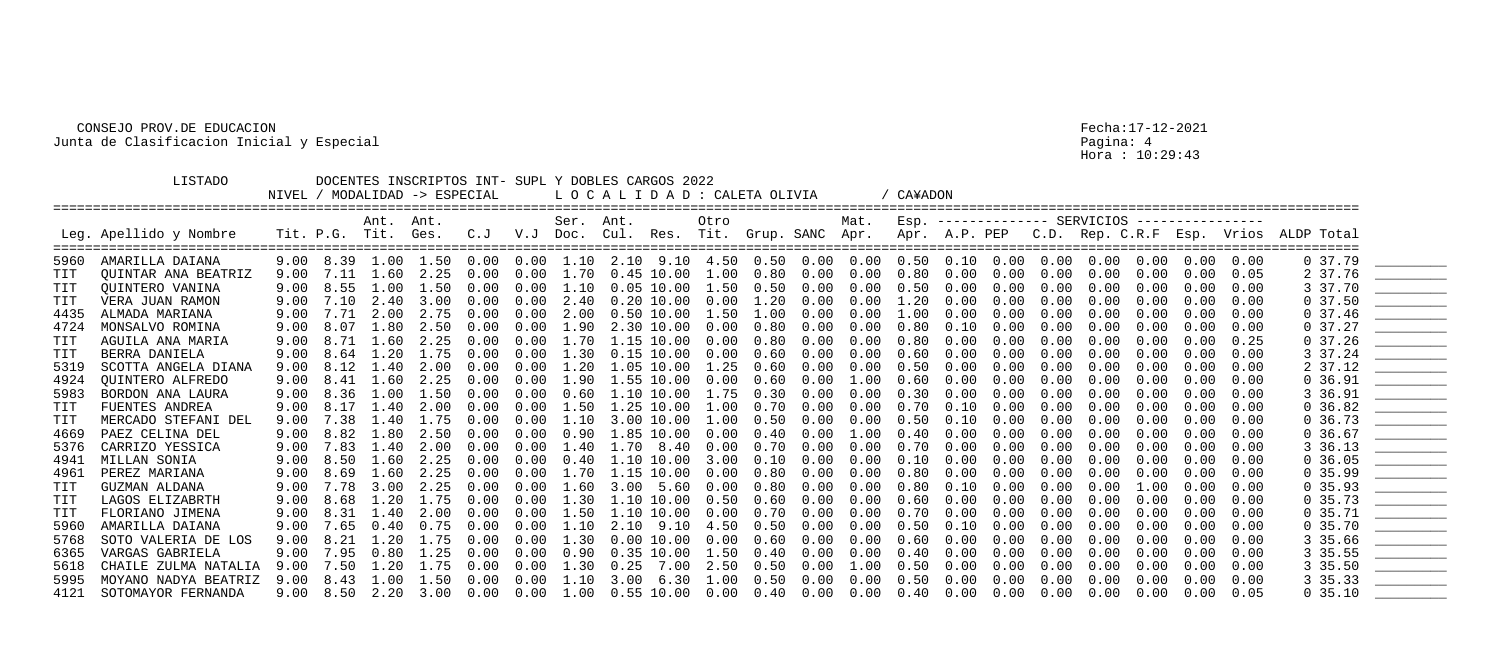| TIT CASTRO MELINA       |  |  |  |  |  |  |  |  |  |  | 0 35.10    |  |
|-------------------------|--|--|--|--|--|--|--|--|--|--|------------|--|
| 5993 SARACHO MABEL      |  |  |  |  |  |  |  |  |  |  | 3 35.02    |  |
| TIT ORELLANA CRISTINA   |  |  |  |  |  |  |  |  |  |  | $0\,34.98$ |  |
| 5008 MANSILLA YANINA    |  |  |  |  |  |  |  |  |  |  | 0 34.88    |  |
| TIT VILLAGRAN MARIA DEL |  |  |  |  |  |  |  |  |  |  |            |  |
| 6501 MARTINEZ YESICA    |  |  |  |  |  |  |  |  |  |  | $0\;34.55$ |  |
| 4664 MORON CAROLINA     |  |  |  |  |  |  |  |  |  |  | $0\;34.52$ |  |
|                         |  |  |  |  |  |  |  |  |  |  | 0 34.35    |  |
|                         |  |  |  |  |  |  |  |  |  |  |            |  |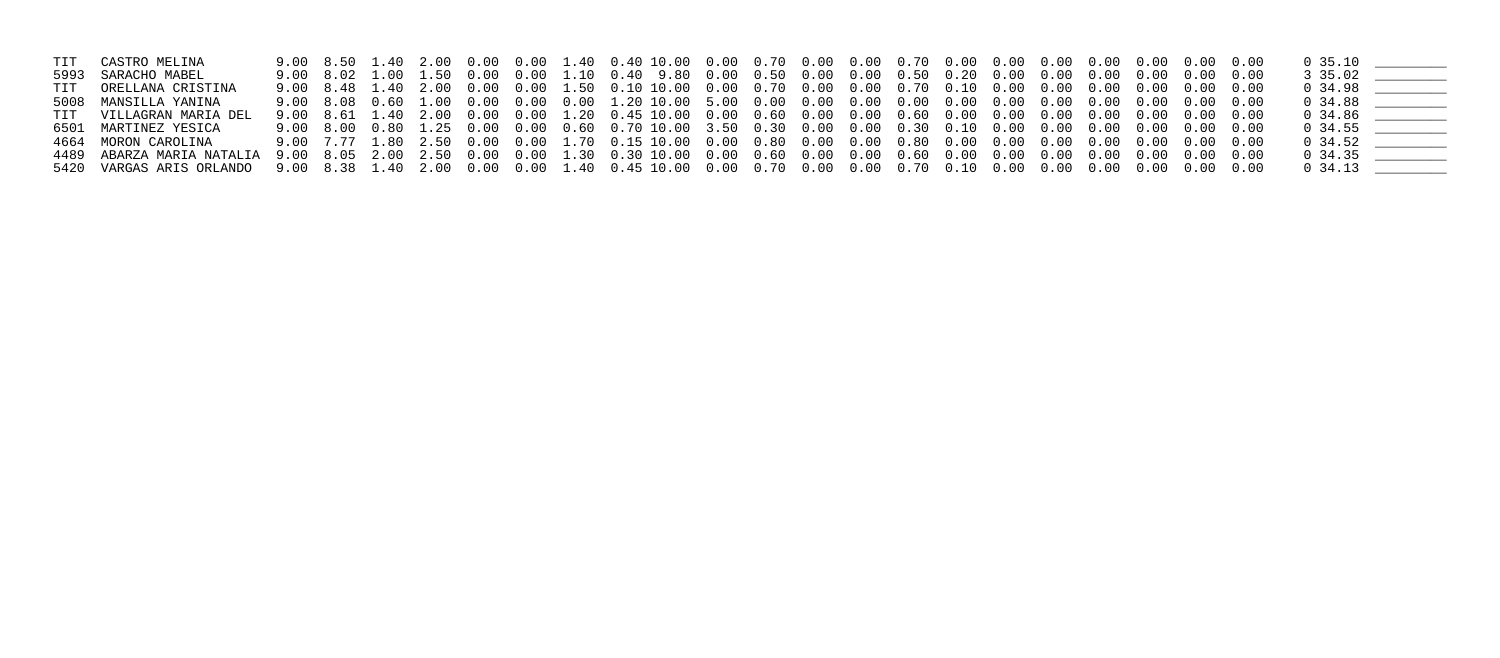Hora : 10:29:43

|      | <b>LISTADO</b>         | NIVEL / |                   | DOCENTES INSCRIPTOS INT- SUPL Y DOBLES CARGOS 2022<br>MODALIDAD -> ESPECIAL |                   |      |      |           | L O C A L I D A D : CALETA OLIVIA     |                |      |      |      |      | / CA¥ADON         |                   |      |      |                               |      |                   |      |                                                                                                 |                                                                                                                                                                                                                                                                                                                                                                                                                                                                                        |
|------|------------------------|---------|-------------------|-----------------------------------------------------------------------------|-------------------|------|------|-----------|---------------------------------------|----------------|------|------|------|------|-------------------|-------------------|------|------|-------------------------------|------|-------------------|------|-------------------------------------------------------------------------------------------------|----------------------------------------------------------------------------------------------------------------------------------------------------------------------------------------------------------------------------------------------------------------------------------------------------------------------------------------------------------------------------------------------------------------------------------------------------------------------------------------|
|      | Leg. Apellido y Nombre |         | Tit. P.G. Tit.    | Ant. Ant.                                                                   | Ges.              |      |      | Ser. Ant. |                                       |                | Otro |      |      | Mat. |                   |                   |      |      | Esp. -------------- SERVICIOS |      | ----------------  |      | C.J V.J Doc. Cul. Res. Tit. Grup. SANC Apr. Apr. A.P. PEP C.D. Rep. C.R.F Esp. Vrios ALDP Total |                                                                                                                                                                                                                                                                                                                                                                                                                                                                                        |
| 4644 | ARJONA ANA MARIA       |         |                   | 9.00 6.60 1.80 2.75 0.00                                                    |                   |      |      |           | $0.00$ 1.20 1.35 10.00 0.00 0.60 0.00 |                |      |      |      |      | $0.00 \quad 0.50$ | $0.10 \quad 0.00$ |      |      | $0.00 \quad 0.05$             | 0.00 | $0.00 \quad 0.00$ |      | 0, 33.95                                                                                        |                                                                                                                                                                                                                                                                                                                                                                                                                                                                                        |
| 5245 | ECHAZU DEBORAH         |         | $9.00 \quad 8.83$ | 1.40                                                                        | 2.00              | 0.00 | 0.00 | 1.50      | 0.25                                  | 6.30           | 0.00 | 0.70 | 0.00 | 0.00 | 0.70              | 0.00              | 0.00 | 0.00 | 0.00                          | 0.00 | 0.00              | 0.00 | 3 33.68                                                                                         |                                                                                                                                                                                                                                                                                                                                                                                                                                                                                        |
| 5062 | MELIHUECHUN NORMA      | 9.00    | 7.38              | 1.60                                                                        | 2.25              | 0.00 | 0.00 | 1.35      |                                       | 1.15 10.00     | 0.00 | 0.40 | 0.00 | 0.00 | 0.40              | 0.00              | 0.00 | 0.00 | 0.00                          | 0.00 | 0.00              | 0.00 | 0.33.53                                                                                         |                                                                                                                                                                                                                                                                                                                                                                                                                                                                                        |
| 5598 | SANHUEZA SABRINA       | 9.00    | 8.76              | 1.20                                                                        | 1.75              | 0.00 | 0.00 | 0.90      |                                       | $0.65$ 10.00   | 0.00 | 0.50 | 0.00 | 0.00 | 0.50              | 0.00              | 0.00 | 0.00 | 0.00                          | 0.00 | 0.00              | 0.00 | $0\,33.26$                                                                                      | $\overline{\phantom{a}}$                                                                                                                                                                                                                                                                                                                                                                                                                                                               |
| 6381 | LIENDRO SOLEDAD        | 9.00    | 7.05              | 0.80                                                                        | 1.25              | 0.00 | 0.00 | 0.70      | 1.15                                  | 6.30           | 6.00 | 0.20 | 0.00 | 0.00 | 0.20              | 0.00              | 0.00 | 0.00 | 0.00                          | 0.00 | 0.00              | 0.00 | 0, 32.65                                                                                        |                                                                                                                                                                                                                                                                                                                                                                                                                                                                                        |
| 6805 | RUIZ MALENA ARSENIA    | 9.00    | 7.00              | 0.40                                                                        | 0.75              | 0.00 | 0.00 | 0.40      |                                       | $1.15$ $10.00$ | 0.00 | 0.10 | 0.00 | 0.00 | 0.00              | 0.00              | 0.00 | 0.00 | 0.00                          | 0.00 | 0.00              | 0.00 | 3 31.80                                                                                         |                                                                                                                                                                                                                                                                                                                                                                                                                                                                                        |
| 5566 | CABRERA MARIA SUSANA   | 9.00    | 7.10              | 1.20                                                                        | 2.00              | 0.00 | 0.00 | 1.10      |                                       | 1.00 10.00     | 0.00 | 0.10 | 0.00 | 0.00 | 0.10              | 0.00              | 0.00 | 0.00 | 0.00                          | 0.00 | 0.00              | 0.00 | 0, 31.60                                                                                        |                                                                                                                                                                                                                                                                                                                                                                                                                                                                                        |
| 5961 | MORALES ANABELA        | 9.00    | 7.07              | 1.00                                                                        | 1.50              | 0.00 | 0.00 | 1.10      |                                       | $0.90$ $10.00$ | 0.00 | 0.40 | 0.00 | 0.00 | 0.40              | 0.00              | 0.00 | 0.00 | 0.00                          | 0.00 | 0.00              | 0.00 | 0, 31.37                                                                                        |                                                                                                                                                                                                                                                                                                                                                                                                                                                                                        |
| 6349 | ROMERO MARINA          |         | $9.00 \quad 8.37$ | 0.80                                                                        | 1.25              | 0.00 | 0.00 | 0.90      |                                       | $0.10$ $10.00$ | 0.00 | 0.40 | 0.00 | 0.00 | 0.40              | 0.00              | 0.00 | 0.00 | 0.00                          | 0.00 | 0.00              | 0.00 | 0 31.22                                                                                         |                                                                                                                                                                                                                                                                                                                                                                                                                                                                                        |
| 5014 | DECIMA MARIANA         |         | $9.00 \quad 7.43$ | 1.60                                                                        | 2.00              | 0.00 | 0.00 | 0.50      |                                       | $0.50$ $10.00$ | 0.00 | 0.10 | 0.00 | 0.00 | 0.00              | 0.00              | 0.00 | 0.00 | 0.00                          | 0.00 | 0.00              | 0.00 | $0\ 31.13$                                                                                      | $\begin{array}{ccccccccccccc} \multicolumn{2}{c}{} & \multicolumn{2}{c}{} & \multicolumn{2}{c}{} & \multicolumn{2}{c}{} & \multicolumn{2}{c}{} & \multicolumn{2}{c}{} & \multicolumn{2}{c}{} & \multicolumn{2}{c}{} & \multicolumn{2}{c}{} & \multicolumn{2}{c}{} & \multicolumn{2}{c}{} & \multicolumn{2}{c}{} & \multicolumn{2}{c}{} & \multicolumn{2}{c}{} & \multicolumn{2}{c}{} & \multicolumn{2}{c}{} & \multicolumn{2}{c}{} & \multicolumn{2}{c}{} & \multicolumn{2}{c}{} & \$  |
| 6133 | VAZQUEZ JULIETA        |         | 9.00 8.51         | 1.00                                                                        | 1.25              | 0.00 | 0.00 | 0.75      | 2.80                                  | 3.50           | 3.25 | 0.30 | 0.00 | 0.00 | 0.30              | 0.10              | 0.00 | 0.00 | 0.00                          | 0.00 | 0.00              | 0.20 | 0, 30.96                                                                                        | <u> 2000 - Jan Samuel Barbara, poet</u>                                                                                                                                                                                                                                                                                                                                                                                                                                                |
| 6356 | GOMEZ KARINA BEATRIZ   | 9.00    | 8.35              | 0.80                                                                        | 1.00              | 0.00 | 0.00 | 0.90      |                                       | $0.10$ $10.00$ | 0.00 | 0.40 | 0.00 | 0.00 | 0.40              | 0.00              | 0.00 | 0.00 | 0.00                          | 0.00 | 0.00              | 0.00 | 0, 30.95                                                                                        |                                                                                                                                                                                                                                                                                                                                                                                                                                                                                        |
| 6779 | BUSTAMANTE GABRIELA    |         | $9.00$ 8.09       | 0.40                                                                        | 0.75              | 0.00 | 0.00 | 0.30      |                                       | $0.20$ $10.00$ | 2.00 | 0.10 | 0.00 | 0.00 | 0.10              | 0.00              | 0.00 | 0.00 | 0.00                          | 0.00 | 0.00              | 0.00 | 0, 30.94                                                                                        |                                                                                                                                                                                                                                                                                                                                                                                                                                                                                        |
| 5702 | CONTRERAS MELISA       | 9.00    | 7.17              | 1.20                                                                        | 1.75              | 0.00 | 0.00 | 1.10      | 0.25                                  | 9.10           | 0.00 | 0.60 | 0.00 | 0.00 | 0.60              | 0.00              | 0.00 | 0.00 | 0.00                          | 0.00 | 0.00              | 0.00 | 0 30.77                                                                                         |                                                                                                                                                                                                                                                                                                                                                                                                                                                                                        |
| 6589 | FRIAS ALLENDE ALICIA   | 9.00    |                   | 0.60                                                                        | 1.00              | 0.00 | 0.00 | 0.60      | 0.15                                  | 8.40           | 0.00 | 0.20 | 0.00 | 0.00 | 0.20              | 0.00              | 0.00 | 0.00 | 0.00                          |      | 0.00              | 0.00 | 3 30.72                                                                                         | $\begin{array}{cccccccccc} \multicolumn{2}{c}{} & \multicolumn{2}{c}{} & \multicolumn{2}{c}{} & \multicolumn{2}{c}{} & \multicolumn{2}{c}{} & \multicolumn{2}{c}{} & \multicolumn{2}{c}{} & \multicolumn{2}{c}{} & \multicolumn{2}{c}{} & \multicolumn{2}{c}{} & \multicolumn{2}{c}{} & \multicolumn{2}{c}{} & \multicolumn{2}{c}{} & \multicolumn{2}{c}{} & \multicolumn{2}{c}{} & \multicolumn{2}{c}{} & \multicolumn{2}{c}{} & \multicolumn{2}{c}{} & \multicolumn{2}{c}{} & \mult$ |
| 6352 | ESPINOZA OJEDA         |         | 9.00 7.57         | 0.80                                                                        | 1.25              | 0.00 | 0.00 | 0.80      |                                       | $0.45$ $10.00$ | 0.00 | 0.40 | 0.00 | 0.00 | 0.40              | 0.00              | 0.00 | 0.00 | 0.00                          | 0.00 | 0.00              | 0.00 | 0, 30.67                                                                                        | $\begin{array}{cccccccccc} \multicolumn{2}{c}{} & \multicolumn{2}{c}{} & \multicolumn{2}{c}{} & \multicolumn{2}{c}{} & \multicolumn{2}{c}{} & \multicolumn{2}{c}{} & \multicolumn{2}{c}{} & \multicolumn{2}{c}{} & \multicolumn{2}{c}{} & \multicolumn{2}{c}{} & \multicolumn{2}{c}{} & \multicolumn{2}{c}{} & \multicolumn{2}{c}{} & \multicolumn{2}{c}{} & \multicolumn{2}{c}{} & \multicolumn{2}{c}{} & \multicolumn{2}{c}{} & \multicolumn{2}{c}{} & \multicolumn{2}{c}{} & \mult$ |
| 5560 | GAUNA RUTH DANIELA     | 9.00    | 7.45              | 1.20                                                                        | 1.75              | 0.00 | 0.00 | 0.10      |                                       | $0.85$ $10.00$ | 0.00 | 0.00 | 0.00 | 0.00 | 0.00              | 0.00              | 0.00 | 0.00 | 0.00                          | 0.00 | 0.00              | 0.00 | 0, 30.35                                                                                        |                                                                                                                                                                                                                                                                                                                                                                                                                                                                                        |
| 6360 | RIVERO ANDREA PAOLA    | 9.00    |                   | 0.80                                                                        | 1.25              | 0.00 | 0.00 | 0.90      | 0.05                                  | 7.00           | 0.00 | 0.40 | 0.00 | 0.00 | 0.40              | 0.00              | 0.00 | 0.00 | 0.00                          | 0.00 | 0.00              | 0.00 | 3 29.91                                                                                         |                                                                                                                                                                                                                                                                                                                                                                                                                                                                                        |
| 6629 | COSTANCIO MARIA        |         | 9.00 7.71         | 0.60                                                                        | 1.00              | 0.00 | 0.00 | 0.60      |                                       | $0.25$ $10.00$ | 0.00 | 0.30 | 0.00 | 0.00 | 0.30              | 0.00              | 0.00 | 0.00 | 0.00                          | 0.00 | 0.00              | 0.00 | 0, 29.76                                                                                        |                                                                                                                                                                                                                                                                                                                                                                                                                                                                                        |
| 6799 | VILLAGRA LEILA LIZ     | 9.00    | 8.28              | 0.00                                                                        | 0.75              | 0.00 | 0.00 | 0.00      |                                       | $0.65$ $10.00$ | 0.00 | 0.00 | 0.00 | 1.00 | 0.00              | 0.00              | 0.00 | 0.00 | 0.00                          | 0.00 | 0.00              | 0.00 | 0, 29.68                                                                                        |                                                                                                                                                                                                                                                                                                                                                                                                                                                                                        |
| 6586 | BUSTAMANTE JESSICA     | 9.00    | 9.02              | 0.60                                                                        | 0.75              | 0.00 | 0.00 | 0.00      |                                       | $0.30$ $10.00$ | 0.00 | 0.00 | 0.00 | 0.00 | 0.00              | 0.00              | 0.00 | 0.00 | 0.00                          | 0.00 | 0.00              | 0.00 | 029.67                                                                                          |                                                                                                                                                                                                                                                                                                                                                                                                                                                                                        |
| 6581 | SANDOVAL MARIA         |         | $9.00 \quad 6.75$ | 0.60                                                                        | 1.00              | 0.00 | 0.00 | 0.40      |                                       | $0.20$ $10.00$ | 1.50 | 0.00 | 0.00 | 0.00 | 0.00              | 0.00              | 0.00 | 0.00 | 0.00                          | 0.00 | 0.00              | 0.00 | 0 29.45                                                                                         |                                                                                                                                                                                                                                                                                                                                                                                                                                                                                        |
| 6680 | VARGAS ERNESTO         |         | $9.00 \quad 8.24$ | 1.00                                                                        | 1.00              | 0.00 | 0.00 | 0.00      |                                       | $0.00$ $10.00$ | 0.00 | 0.00 | 0.00 | 0.00 | 0.00              | 0.00              | 0.00 | 0.00 | 0.00                          | 0.00 | 0.00              | 0.00 | 029.24                                                                                          | <u> La Carlo de Santa Carlo de Santa C</u>                                                                                                                                                                                                                                                                                                                                                                                                                                             |
| 5662 | DIAZ MARIA MARTA       | 9.00    | 8.24              | 1.20                                                                        | 1.75              | 0.00 | 0.00 | 0.90      | 0.00                                  | 7.70           | 0.00 | 0.20 | 0.00 | 0.00 | 0.20              | 0.00              | 0.00 | 0.00 | 0.00                          | 0.00 | 0.00              | 0.00 | 0 29.19                                                                                         |                                                                                                                                                                                                                                                                                                                                                                                                                                                                                        |
| 6841 | VARGAS AARON RUBEN     |         | $9.00 \quad 8.19$ |                                                                             | $0.80 \quad 0.75$ | 0.00 | 0.00 | 0.30      |                                       | $0.15$ $10.00$ | 0.00 | 0.00 | 0.00 | 0.00 | 0.00              | 0.00              | 0.00 | 0.00 | 0.00                          | 0.00 | 0.00              | 0.00 | 029.19                                                                                          |                                                                                                                                                                                                                                                                                                                                                                                                                                                                                        |
| TIT  | HERRERA RODRIGO        | 9.00    | 7.62              | 1.00                                                                        | 1.50              | 0.00 | 0.00 | 0.90      | 0.75                                  | 3.50           | 0.00 | 0.40 | 0.00 | 0.00 | 0.40              | 0.00              | 0.00 | 0.00 | 0.00                          | 0.00 | 0.00              | 0.00 | 29.07                                                                                           |                                                                                                                                                                                                                                                                                                                                                                                                                                                                                        |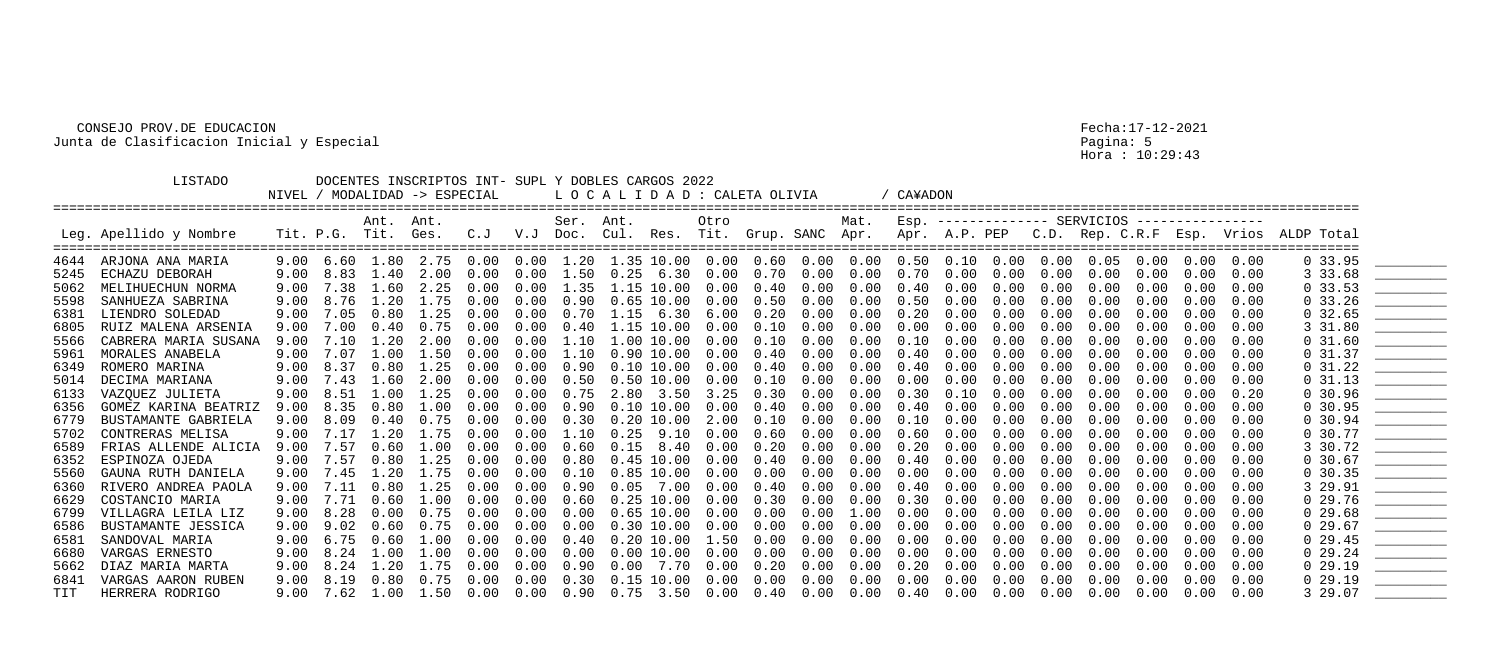| 6582 ZAPATA VALERIA DEL   |  |  |  |  |  |  |  |  |  |  |                             |  |
|---------------------------|--|--|--|--|--|--|--|--|--|--|-----------------------------|--|
| 6570 CARRIZO TAMARA       |  |  |  |  |  |  |  |  |  |  | 0 28.90                     |  |
| 6784 BUSTAMANTE MARIA     |  |  |  |  |  |  |  |  |  |  | $0\quad 28.88$ _________    |  |
| 6747 RUIZ ANGELA STEFANIA |  |  |  |  |  |  |  |  |  |  | $0\quad 28.33$ ____________ |  |
| 6864 NETTLE SOTO          |  |  |  |  |  |  |  |  |  |  | $0\quad 28.32$ __________   |  |
| 6706 PAEZ ROXANA VANINA   |  |  |  |  |  |  |  |  |  |  | $0\;28.13$                  |  |
| 6790 RASGIDO LAURA        |  |  |  |  |  |  |  |  |  |  | $0\;28.12$                  |  |
| 5904 LEIBOVICH ANGELA     |  |  |  |  |  |  |  |  |  |  | $0\quad28.04$               |  |
|                           |  |  |  |  |  |  |  |  |  |  |                             |  |